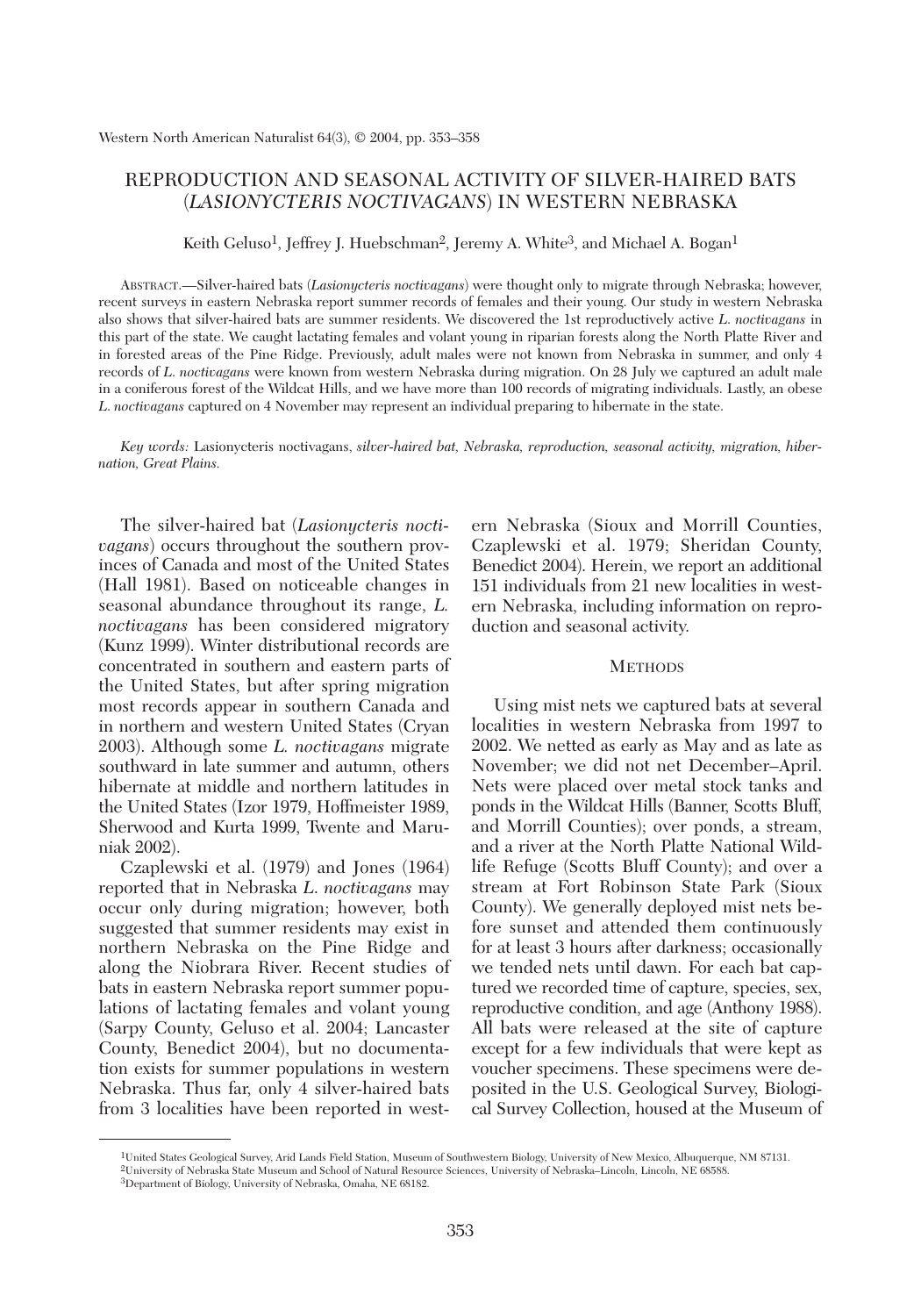TABLE 1. Dates of capture of *Lasionycteris noctivagans* in western Nebraska, based on the present study (1997, 1998, 2000, 2001, and 2002), on museum specimens not previously published (1965, 1979, 1988, and 1994), and on previously published records (1966, 1976, and 2000). In column labeled *Number of individuals,* entries represent adult males, adult females, and volant young, respectively. For localities with voucher specimens, parentheses contain the number of specimens and the museum acronym. Due to epiphyseal ossification of joints of the wing (Anthony 1988), some bats classified as adults in August, September, and November may have been young of the year.

| Date of<br>capture | Number of<br>individuals    | Locality                                                                                                                 |
|--------------------|-----------------------------|--------------------------------------------------------------------------------------------------------------------------|
| 1 May 1965         | $(-)$ $(1^a)$ $(-)$         | Garden Co., Crescent Lake National Wildlife Refuge (1, JMM).                                                             |
| 8 May 2001         | $(1)$ $(3b)$ $(-)$          | Banner Co., Wildcat Hills, Dooley Canyon, T20N, R55W, NW1/4, Sec. 21.                                                    |
| 9 May 2001         | $(-)$ $(4b)$ $(-)$          | Scotts Bluff Co., Wildcat Hills, Carter Canyon, T21N, R56W, NE1/4, Sec. 28.                                              |
| 11 May 1994        | $(-)$ $(1^a)$ $(-)$         | Sioux Co., Soldier Creek, T32N, R53W, NE1/4 of SW1/4, Sec. 32 (1, UNSM).                                                 |
| 17 May 1988        | $(-)$ $(1^a)$ $(-)$         | Kimball Co., T16N, R56W, Sec. 26 (1, UNSM).                                                                              |
| 20 May 2002        | $(2)$ $(1c)$ $(-)$          | Scotts Bluff Co., Wildcat Hills, Carter Canyon, T21N, R56W, NE1/4, Sec. 28<br>(1, USGS).                                 |
| 22 May 2002        | $(-)$ $(1^d)$ $(-)$         | Scotts Bluff Co., North Platte NWR, Stateline Island, 41°59.361'N,<br>$104^{\circ}03.169'$ W $(1, USGS)$ .               |
| 24 May 1994        | $(-)$ $(1^a)$ $(-)$         | Sioux Co., Gilbert-Baker Campground, T32N, R56W, Sec. 8 (1, UNSM).                                                       |
| 25 May 1998        | $(1) (-) (-)$<br>(1, UNSM). | Banner Co., Wildcat Hills, Dooley Canyon, T20N, R55W, NW1/4, Sec. 21                                                     |
| 30 May 2001        | $(1) (-) (-)$               | Banner Co., Wildcat Hills, Dooley Canyon, T20N, R55W, NW1/4, Sec. 21<br>(1, USGS).                                       |
| 1 June 1994        | $(1)$ $(4^{\circ})$ $(-)$   | Sioux Co., Squaw Creek, T33N, R57W, SE1/4 of NW1/4, Sec. 15 (5, UNSM).                                                   |
| 8 June 1988        | $(1) (-) (-)$               | Sioux Co., Gilbert-Baker Wildlife Management Area, 5.25 mi N, 2.25 mi W<br>Harrison, 42°46.03'N, 103°55.53'W (1, UNSM).  |
| 10 June 1994       | $(-)$ $(1^a)$ $(-)$         | Dawes Co., Bordeaux Creek, T32N, R48W, NW1/4 of NE1/4, Sec. 14 (1, UNSM).                                                |
| 17 June 1988       | $(1) (-) (-)$               | Sioux Co., Soldier Creek Wildlife Management Area, 1.0 mi N, 8.0 mi W<br>Crawford, 42°42.13'N, 103°34.30'W (1, UNSM).    |
| 19 June 1966       | $(1) (-) (-)$               | Sioux Co., Lower Sowbelly Canyon, 3.0 mi N, 2.0 mi E Harrison (1, UNSM <sup>e)</sup> .                                   |
| 24 June 1994       | $(1) (-) (-)$               | Sioux Co., Sowbelly Creek, T32N, R56W, SE1/4 of NE1/4, Sec. 24 (1, UNSM).                                                |
| 28 June 1994       | $(27) (-) (-)$              | Sioux Co., Wood Reserve, Trout Ponds, T32N, R53W, SE1/4 of NW1/4, Sec. 31<br>(27, UNSM).                                 |
| 30 June 1994       | $(1) (-) (-)$               | Dawes Co., Cliffs, Little Bordeaux Creek, 7.75 mi S, 3.5 mi E Chadron, T32N,<br>R48W, NE1/4 of SE1/4, Sec. 27 (1, UNSM). |
| 1 July 2002        | $(-)$ $(1^f)(1)$            | Scotts Bluff Co., North Platte NWR, Stateline Island, 41°59.323'N,<br>$104^{\circ}02.954'$ W $(2,$ USGS).                |
| 2 July 2002        | $(-)$ $(1^f)$ $(-)$         | Scotts Bluff Co., North Platte NWR, Stateline Island, 41°59.323'N,<br>104°02.954'W.                                      |

Southwestern Biology, University of New Mexico (USGS), or at the University of Nebraska State Museum, University of Nebraska–Lincoln (UNSM). In addition to our field surveys, we examined collections at the University of Nebraska State Museum and Joseph Moore Museum, Richmond, Indiana (JMM), for additional specimens of *L*. *noctivagans* from Nebraska that were deposited since or overlooked by Czaplewski et al. (1979).

#### **RESULTS**

During surveys in western Nebraska we captured 71 *L. noctivagans* (Table 1). In addition, we obtained another 80 unpublished records from this part of the state from specimens at UNSM and JMM (Table 1). Combining our records of *L. noctivagans* (*n* = 151) with previously published ones from western Nebraska  $(n = 4)$ , we obtained the following totals: 56 in spring–early summer (May and June), 17 in summer (July), 81 in midsummer–early autumn (August and September), and 1 in autumn (November).

### Summer Populations

We documented summer residents of *L. noctivagans* at 4 localities in western Nebraska. Lactating females and volant young were captured at 3 of these localities and an adult male and volant young at the other locality (Table 1).

At North Platte National Wildlife Refuge, we captured a lactating female and a volant young on 1 July and another lactating female on 2 July (Table 1). Bats were netted over a stream (9.1 m wide) and nearby pond (21.3 m in diameter) in a riparian forest dominated by cottonwoods (*Populus deltoides*). The site is approximately 70 m from the North Platte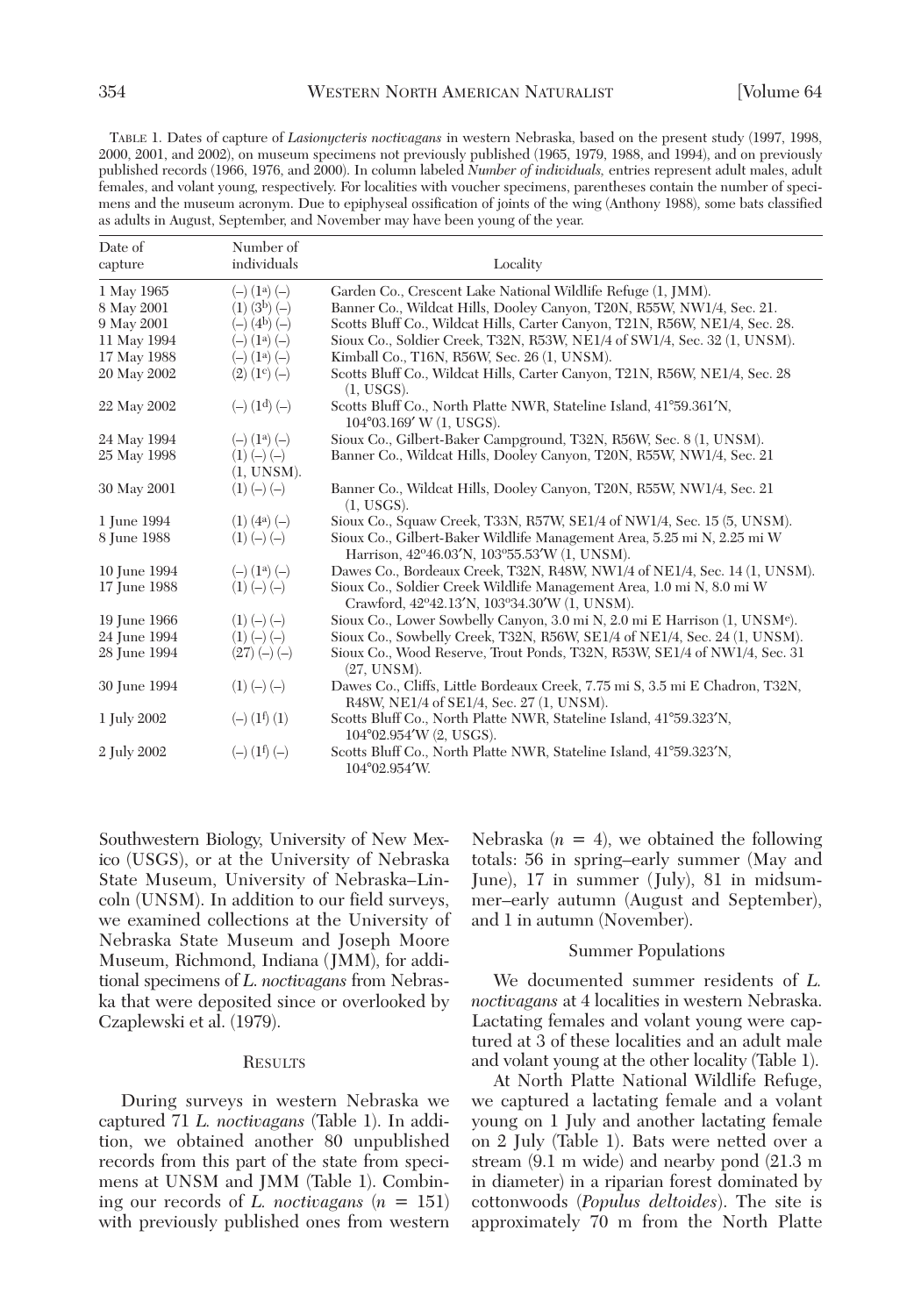TABLE 1. Continued.

| Date of<br>capture | Number of<br>individuals      | Locality                                                                                      |
|--------------------|-------------------------------|-----------------------------------------------------------------------------------------------|
| 4 July 2002        | $(-)$ (3 <sup>f</sup> ) $(-)$ | Scotts Bluff Co., North Platte NWR, Stateline Island, 41°59.199'N,<br>104°02.224'W (1, USGS). |
| 5 July 2002        | $(-)$ (3f) (1)                | Scotts Bluff Co., North Platte NWR, Stateline Island, 41°59.199'N,<br>104°02.224'W (1, USGS). |
| 19 July 2002       | $(-)$ (2g) (3)                | Sioux Co., Fort Robinson State Park, Soldier Creek, 42°41.827′N, 103°34.017′W.                |
| 27 July 2001       | $(-)$ $(-)$ $(1)$             | Banner Co., Wildcat Hills, Dooley Canyon, T20N, R55W, NW1/4, Sec. 21<br>$(1$ UNSM $)$ .       |
| 28 July 2000       | $(1) (-) (-)$                 | Banner Co., Wildcat Hills, Dooley Canyon, T20N, R55W, NW1/4, Sec. 21<br>(1, UNSM).            |
| 5 August 2000      | $(1)$ $(1)$ $(-)$             | Sheridan Co., Patton Creek, 17.2 mi N, 3.2 mi W Rushville (1, male RAB 4984 <sup>h</sup> ).   |
| 17 August 1994     | $(5)$ $(1)$ $(-)$             | Dawes Co., West Ash Creek, T31N, R51W, SE1/4, Sec. 24 (6, UNSM).                              |
| 28 August 1997     | $(1) (-) (-)$                 | Banner Co., Wildcat Hills, Dooley Canyon, T20N, R55W, NW1/4, Sec. 21<br>(1, USGS).            |
| 1 September 2000   | $(6)$ $(5)$ $(-)$             | Banner Co., Wildcat Hills, Dooley Canyon, T20N, R55W, NW1/4, Sec. 21<br>(2, USGS).            |
| 4 September 1994   | $(10)(2) (-)$                 | Dawes Co., Stock Pond, 1 canyon E West Ash Creek, T31N, R51W, NW1/4,<br>Sec. 13 (12, UNSM).   |
| 9 September 1994   | $(-)$ (7) $(-)$               | Sioux Co., Wood Reserve, Trout Ponds, T32N, R53W, SE1/4 of NW1/4, Sec. 31<br>(7, UNSM).       |
| 18 September 1994  | $(6)$ $(7)$ $(-)$             | Dawes Co., Saw Log Creek, Pasture 31, T31N, R51W, SE1/4 of SW1/4, Sec. 32<br>(13, UNSM).      |
| 18 September 1998  | $(1) (-) (-)$                 | Banner Co., Wildcat Hills, Dooley Canyon, T20N, R55W, NW1/4, Sec. 21<br>(1, UNSM).            |
| 20 September 2002  | $(-)$ $(1)$ $(-)$             | Banner Co., Wildcat Hills, Dooley Canyon, T20N, R55W, NW1/4, Sec. 21<br>(1, UNSM).            |
| 22 September 2001  | $(2) (-) (-)$                 | Banner Co., Wildcat Hills, Dooley Canyon, T20N, R55W, NW1/4, Sec. 21.                         |
| 22 September 1979  | $(1) (-) (-)$                 | Morrill Co., T19N, R48W, SW1/4, Sec. 28, (1, UNSM).                                           |
| 24 September 1976  | $(-)$ $(1)$ $(-)$             | Morrill Co., 8.0 mi S, 7.5 mi E Bridgeport, T18N, R49W, Sec. 15 (1, UNSM <sup>e</sup> ).      |
| 29 September 2000  | $(7)$ $(16)$ $(-)$            | Banner Co., Wildcat Hills, Dooley Canyon, T20N, R55W, NW1/4, Sec. 21.                         |
| 4 November 2001    | $(-)$ $(1)$ $(-)$             | Scotts Bluff, Co., Wildcat Hills, Carter Canyon, T21N, R56W, NE1/4, Sec. 28<br>(1, USGS).     |

aNo reproductive information reported by collector. bStatus of pregnancy unknown because female was released.

cNo discernable embryos present.

dIndividual was pregnant.

eOriginally reported in Czaplewski et al. (1979).

f Individual was lactating.

gOne adult female was lactating and the other was not.

hOriginally reported by Benedict (2004).

River. At another site on the refuge, we captured 6 lactating females and 1 volant young on 4 and 5 July (Table 1). Bats were netted over a large pond  $(15 \text{ m} \times 47 \text{ m})$  in the riparian forest approximately 100 m from the river.

At Fort Robinson State Park, we captured 1 lactating female, 1 post-lactating female, and 3 volant young on 19 July (Table 1). Bats were netted over a small pool  $(9.1 \text{ m} \times 6.1 \text{ m})$  along a road where it crosses Soldier Creek. Various deciduous trees line the creek, and nearby buttes contain burned and unburned forests of ponderosa pine. Grasslands dominate the area between the buttes and Soldier Creek.

In the Wildcat Hills we captured an adult male (28 July) and a volant young (27 July) over ponds in Dooley Canyon (Table 1). The

grassy floor of this narrow canyon contains widely scattered deciduous trees, a few ponderosa pine (*Pinus ponderosa*), and some junipers (*Juniperus*), while surrounding hilltops consist of open woodlands of ponderosa pine and juniper.

### Migratory Individuals

Of the 56 *L. noctivagans* obtained in spring and early summer (May–June), 38 were adult males and 18 were adult females (Table 1). We captured 9 of the females and kept 2 as voucher specimens. One contained 2 fetuses (the largest measured 14 mm in crown-to-rump length), and the other had no discernable embryos. No reproductive information was provided for the 9 females collected by others. Of 81 *L.*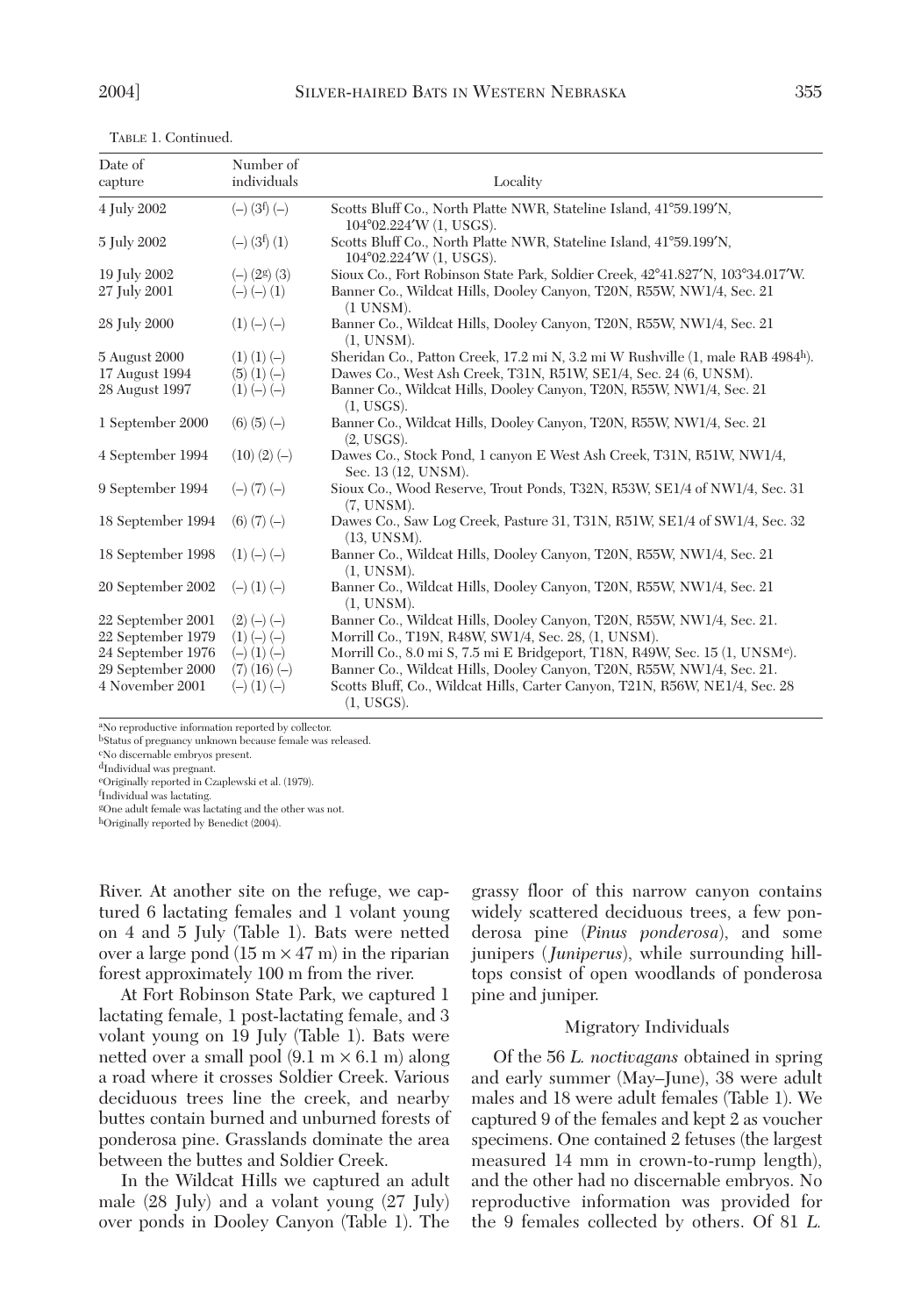*noctivagans* obtained in midsummer and early autumn (August–September), 40 were males and 41 were females. Some may have been young-of-year that went undetected because of recent epiphyseal ossification (Anthony 1988).

### A Potential Hibernator

On 4 November we captured an adult female flying over a pond  $(5.5 \text{ m} \times 9.1 \text{ m})$  in Carter Canyon of the Wildcat Hills (Table 1). The canyon contained many junipers as well as some ponderosa pine and cottonwoods. This individual contained large deposits of subcutaneous fat.

#### **DISCUSSION**

As winter approaches in temperate regions, insectivorous bats must cope with a decline in activity of night-flying insects. To compensate for this decline in food availability, bats respond by hibernating in the area, migrating to regions where suitable hibernacula exist, or migrating to regions where insects are still available. *Lasionycteris noctivagans* was thought only to occur in western Nebraska during spring and autumn migration. However, we documented summer residents in western Nebraska as well as an individual that likely was preparing for hibernation. We also documented large numbers of migrants in this part of the state.

#### Summer Populations

Until recently, female silver-haired bats were thought only to migrate through Nebraska (Czaplewski et al. 1979), but now females and their young are known from both eastern and western parts of the state (Geluso et al. 2004, Benedict 2004, this study). Lactating females are known in Nebraska from 16 June to 19 July (Geluso et al. 2004, this study). In addition, 1 of our volant young represents the earliest capture in Nebraska (1 July; Table 1).

The nearest records of lactating *L. noctivagans* to populations in Nebraska are in central and southern Iowa (Easterla and Watkins 1970, Kunz 1971, Clark et al. 1987) and the Black Hills of South Dakota (Mattson et al. 1996, Cryan et al. 2000). No records of lactating females are known from Colorado or Kansas (Armstrong 1972, Sparks et al. 1999, Sparks and Choate 2000). Our captures of lactating females and volant young in Nebraska represent 1 of the southernmost records of *L. noctivagans* raising its young in North America.

Although Czaplewski et al. (1979) suspected that an adult male *L. noctivagans* captured on 19 June 1966 was a summer resident in Nebraska, no clear records of males exist from the state. Our capture of an adult male on 28 July in the Wildcat Hills provides evidence that some males may reside in Nebraska during summer, although this male might represent an early migrant (Table 1). For this study we were conservative with respect to dates for potential summer residents; we considered individuals as residents only if they were captured in July. By examining distributions of *L. noctivagans* on a month-to-month basis (Cryan 2003), we conclude that *L. noctivagans* is relatively stationary from June to August. Thus, if we expand dates for residency to include the last half of June and the first half of August, an additional 32 summer records exist for adult males in Nebraska. Lack of summer records of males from central and eastern Nebraska suggests that males only migrate through these parts of the state. Summer records of male *L. noctivagans* are not known from Kansas and the eastern plains of Colorado (Armstrong 1972, Sparks and Choate 2000), but adult males are known from Iowa, South Dakota, and Wyoming in summer (Turner 1974, Clark et al. 1987, Cryan et al. 2000).

## Migratory Individuals

Although silver-haired bats have been documented in Nebraska during migration at least since 1908 (Swenk 1908), only 15 apparent migrants have been reported from April– June (adult males and nonlactating females) and August–October (Czaplewski et al. 1979, Manning and Geluso 1989, Benedict 2004, Geluso et al. 2004). With this study an additional 133 individuals are known from western parts of the state during these time periods (Table 1). All capture dates reported herein lie within previously reported dates of migratory activity in Nebraska (21 April–2 October; Geluso et al. 2004).

Dates of seasonal activity in adjacent states are similar to those in Nebraska (Bowles 1975, Bogan and Cryan 2000, Sparks and Choate 2000). In Nebraska and Kansas, migratory activity peaks in May and September (Sparks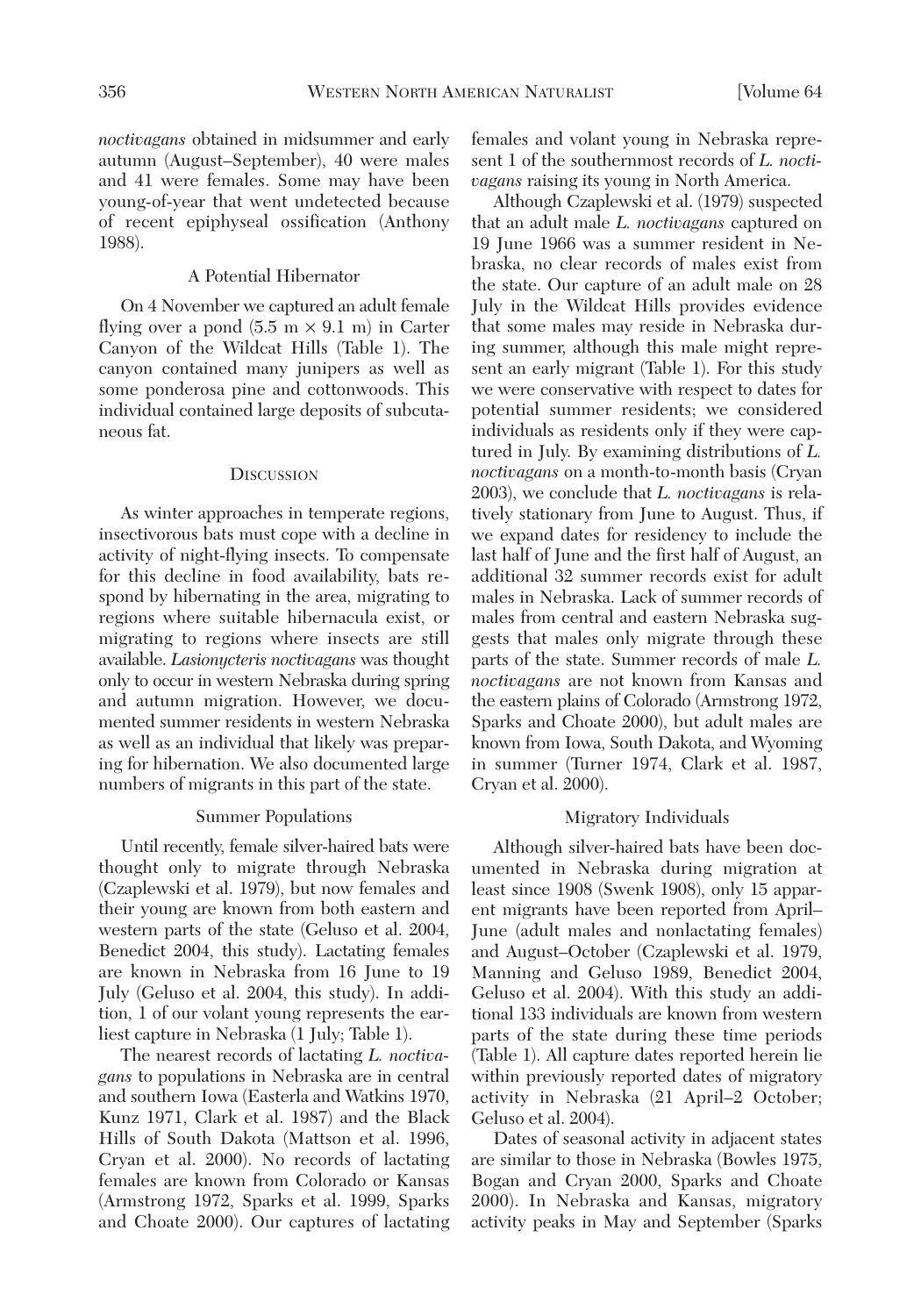and Choate 2000, this study). These peaks correspond well with data presented in Cryan (2003) for *L. noctivagans.*

Autumn migrants of *L. noctivagans* in western Kansas may move in sexually segregated groups (Sparks and Choate 2000); however, we saw little evidence of this type of movement in western Nebraska. Of 6 nights with multiple captures in September, 4 contained individuals of both sexes (Table 1).

### Potential Hibernators

Although records are scarce, silver-haired bats are known to hibernate at middle and northern latitudes in the United States (Izor 1979, Hoffmeister 1989, Sherwood and Kurta 1999, Twente and Maruniak 2002). Two Nebraska records suggest that *L. noctivagans* may hibernate in the state (26 November, Benedict 2004; 4 November, this study). However, because 1 individual was captured on the wing (4 November) and the other did not appear to be hibernating (Benedict in litt.), each may represent a late migrant. The individual captured on 4 November from western Nebraska was extremely fat and had a mass of 12.5 g. The individual discovered on 26 November from eastern Nebraska was removed by hand from under a bale of hay in a barn and was held in captivity before it died (Benedict in litt.); therefore, we do not report its mass.

Twente and Maruniak (2002) report that an *L*. *noctivagans* lost 1.4 g of body mass in 52 days of hibernation in a controlled environmental chamber. If the 12.5-g individual we captured lost mass at a similar rate, it would have a mass of 8.5 g after 150 days of hibernation (November–March). This mass (8.5 g) is in the normal range for this species; for example, 8.5–12.5 g (Jones et al. 1983) and 8.1–11.0 g (Kunz 1982). Thus, this individual probably possessed adequate fat reserves to hibernate through winter in Nebraska. Thus far, *L. noctivagans* has not been found to hibernate in Iowa or Kansas (Bowles 1975, Sparks and Choate 2000), but it has been documented in a torpid condition in South Dakota (Turner and Jones 1968). Individuals captured from November to March in Nebraska likely represent winter residents.

#### **ACKNOWLEDGMENTS**

We thank R. Benedict and an anonymous reviewer for helpful comments on this manuscript. We thank B. McKinney and S. Knode of the North Platte National Wildlife Refuge; R. McKeehan of the Wildcat Hills State Recreation Area; M. Morava of Fort Robinson State Park; and the Schleichers, the Schanemans, the Kenitzs, H. Karcher, and D. Burchfield of the Wildcat Hills for allowing us to conduct surveys of mammals on their land. We also thank T. Labedz (University of Nebraska State Museum, University of Nebraska–Lincoln), C. Ramotnik (U.S. Geological Survey, Biological Survey Collection, Museum of Southwestern Biology, University of New Mexico, Albuquerque), and J. Iverson (Joseph Moore Museum, Earlham College, Richmond, IN) for their assistance in museum collections.

#### LITERATURE CITED

- ANTHONY, E.L.P. 1988. Age determination in bats. Pages 47–58 *in* T.H. Kunz, editor, Ecological and behavioral methods for the study of bats. Smithsonian Institution Press, Washington, DC.
- ARMSTRONG, D.M. 1972. Distribution of mammals in Colorado. Monograph of the Museum of Natural History, University of Kansas 3:1–415.
- BENEDICT, R.A. 2004. Reproductive activity and distribution of bats in Nebraska. Western North American Naturalist 64:231–248.
- BOGAN, M.A., AND P.M. CRYAN. 2000. The bats of Wyoming. Pages 71–94 *in* J.R. Choate, editor, Reflections of a naturalist: papers honoring Professor Eugene D. Fleharty. Fort Hays Studies, Special Issue 1, Hays, KS.
- BOWLES, J.B. 1975. Distribution and biogeography of mammals in Iowa. Special Publications, The Museum, Texas Tech University 9:1–184.
- CLARK, B.S., J.B. BOWLES, AND B.K. CLARK. 1987. Summer occurrence of the Indiana bat, Keen's myotis, evening bat, silver-haired bat and eastern pipistrelle in Iowa. Proceedings of the Iowa Academy of Science 94:89–93.
- CRYAN, P.M. 2003. Seasonal distribution of migratory tree bats (*Lasiurus* and *Lasionycteris*) in North America. Journal of Mammalogy 84:579–593.
- CRYAN, P.M., M.A. BOGAN, AND J.S. ALTENBACH. 2000. Effect of elevation on distribution of female bats in the Black Hills, South Dakota. Journal of Mammalogy 81:719–725.
- CZAPLEWSKI, N.J., J.P. FARNEY, J.K. JONES, JR., AND J.D. DRUECKER. 1979. Synopsis of bats of Nebraska. Occasional Papers, The Museum, Texas Tech University 61:1–24.
- EASTERLA, D.A., AND L.C. WATKINS. 1970. Breeding of *Lasionycteris noctivagans* and *Nycticeius humeralis* in southern Iowa. American Midland Naturalist 84: 254–255.
- GELUSO, K.N., R.A. BENEDICT, AND F.L. KOCK. 2004. Seasonal activity and reproduction in bats of east-central Nebraska. Transactions of the Nebraska Academy of Sciences 29:33–44.
- HALL, E.R. 1981. The mammals of North America. 2nd edition. John Wiley & Sons, New York.